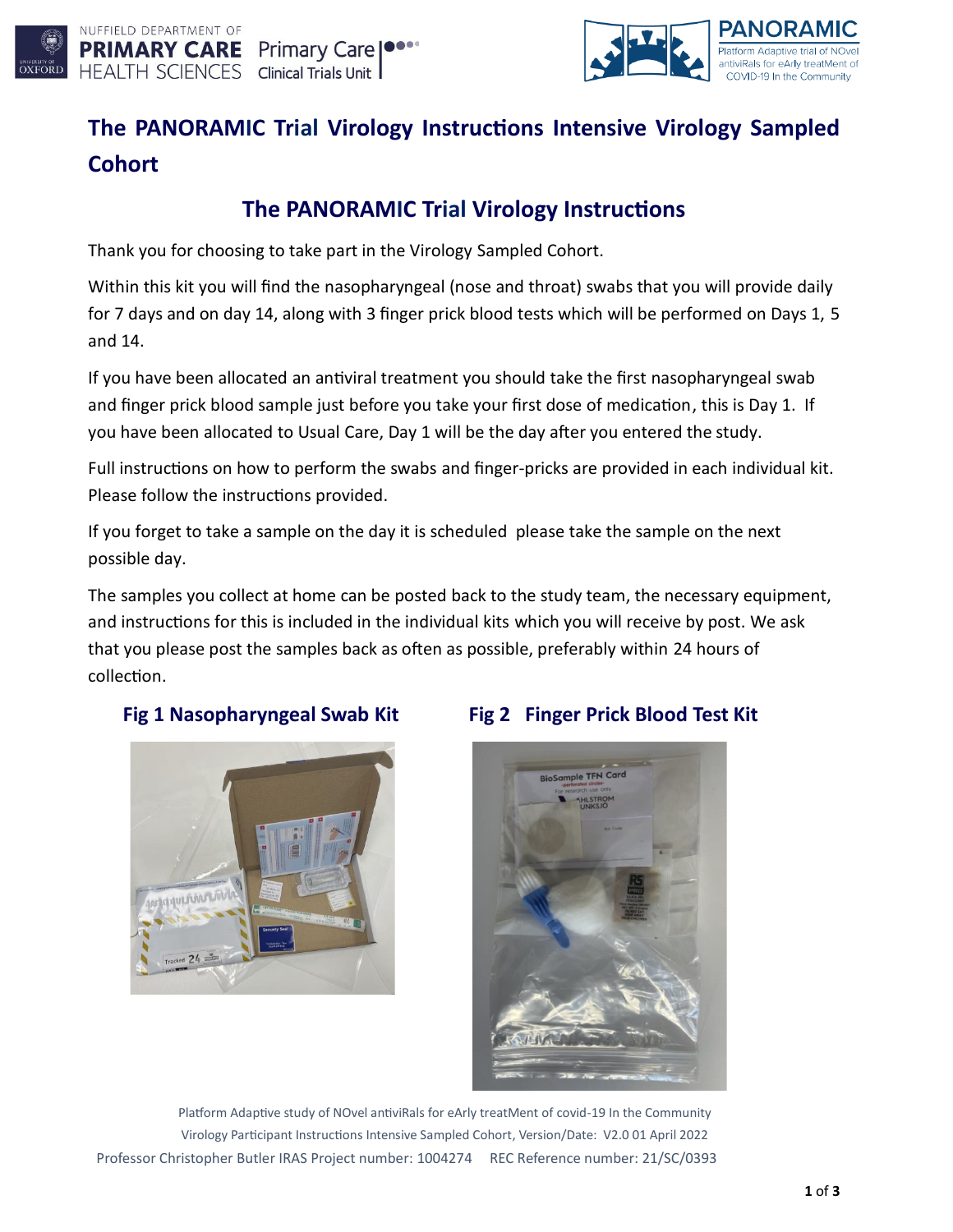



#### **Please record the dates that you collected and posted samples in the sampling schedule below:**

| <b>Day</b>     | <b>Sample to Collect</b>       | <b>Date Collected</b>                                                                                                                                                                                                                                                                                               | <b>Date Posted</b>                                                                                  |
|----------------|--------------------------------|---------------------------------------------------------------------------------------------------------------------------------------------------------------------------------------------------------------------------------------------------------------------------------------------------------------------|-----------------------------------------------------------------------------------------------------|
| $\mathbf{1}$   | Nose and Throat Swab           |                                                                                                                                                                                                                                                                                                                     |                                                                                                     |
|                |                                |                                                                                                                                                                                                                                                                                                                     |                                                                                                     |
|                | <b>Finger prick blood test</b> |                                                                                                                                                                                                                                                                                                                     |                                                                                                     |
|                |                                | $\frac{\Delta}{\Delta}$                                                                                                                                                                                                                                                                                             | $ $ _/__/______                                                                                     |
| $\overline{2}$ | <b>Nose and Throat Swab</b>    |                                                                                                                                                                                                                                                                                                                     |                                                                                                     |
|                |                                |                                                                                                                                                                                                                                                                                                                     |                                                                                                     |
| 3              | <b>Nose and Throat Swab</b>    |                                                                                                                                                                                                                                                                                                                     |                                                                                                     |
|                |                                |                                                                                                                                                                                                                                                                                                                     |                                                                                                     |
| 4              | Nose and Throat Swab           | $\frac{1}{2}$ $\frac{1}{2}$ $\frac{1}{2}$ $\frac{1}{2}$ $\frac{1}{2}$ $\frac{1}{2}$ $\frac{1}{2}$ $\frac{1}{2}$ $\frac{1}{2}$ $\frac{1}{2}$ $\frac{1}{2}$ $\frac{1}{2}$ $\frac{1}{2}$ $\frac{1}{2}$ $\frac{1}{2}$ $\frac{1}{2}$ $\frac{1}{2}$ $\frac{1}{2}$ $\frac{1}{2}$ $\frac{1}{2}$ $\frac{1}{2}$ $\frac{1}{2}$ | $\overline{\phantom{a}}$ $\overline{\phantom{a}}$ $\overline{\phantom{a}}$ $\overline{\phantom{a}}$ |
| 5              | Nose and Throat Swab           |                                                                                                                                                                                                                                                                                                                     |                                                                                                     |
|                |                                |                                                                                                                                                                                                                                                                                                                     |                                                                                                     |
|                | <b>Finger prick blood test</b> |                                                                                                                                                                                                                                                                                                                     |                                                                                                     |
|                |                                |                                                                                                                                                                                                                                                                                                                     |                                                                                                     |
| 6              | <b>Nose and Throat Swab</b>    |                                                                                                                                                                                                                                                                                                                     |                                                                                                     |
|                |                                |                                                                                                                                                                                                                                                                                                                     |                                                                                                     |
| 7              | <b>Nose and Throat Swab</b>    |                                                                                                                                                                                                                                                                                                                     |                                                                                                     |
|                |                                |                                                                                                                                                                                                                                                                                                                     |                                                                                                     |
| 14             | Nose and Throat Swab           |                                                                                                                                                                                                                                                                                                                     |                                                                                                     |
|                |                                |                                                                                                                                                                                                                                                                                                                     |                                                                                                     |
|                | <b>Finger prick blood test</b> |                                                                                                                                                                                                                                                                                                                     |                                                                                                     |
|                |                                |                                                                                                                                                                                                                                                                                                                     |                                                                                                     |

### *Need more information?*

Platform Adaptive study of NOvel antiviRals for eArly treatMent of covid-19 In the Community Virology Participant Instructions Intensive Sampled Cohort, Version/Date: V2.0 01 April 2022 Professor Christopher Butler IRAS Project number: 1004274 REC Reference number: 21/SC/0393